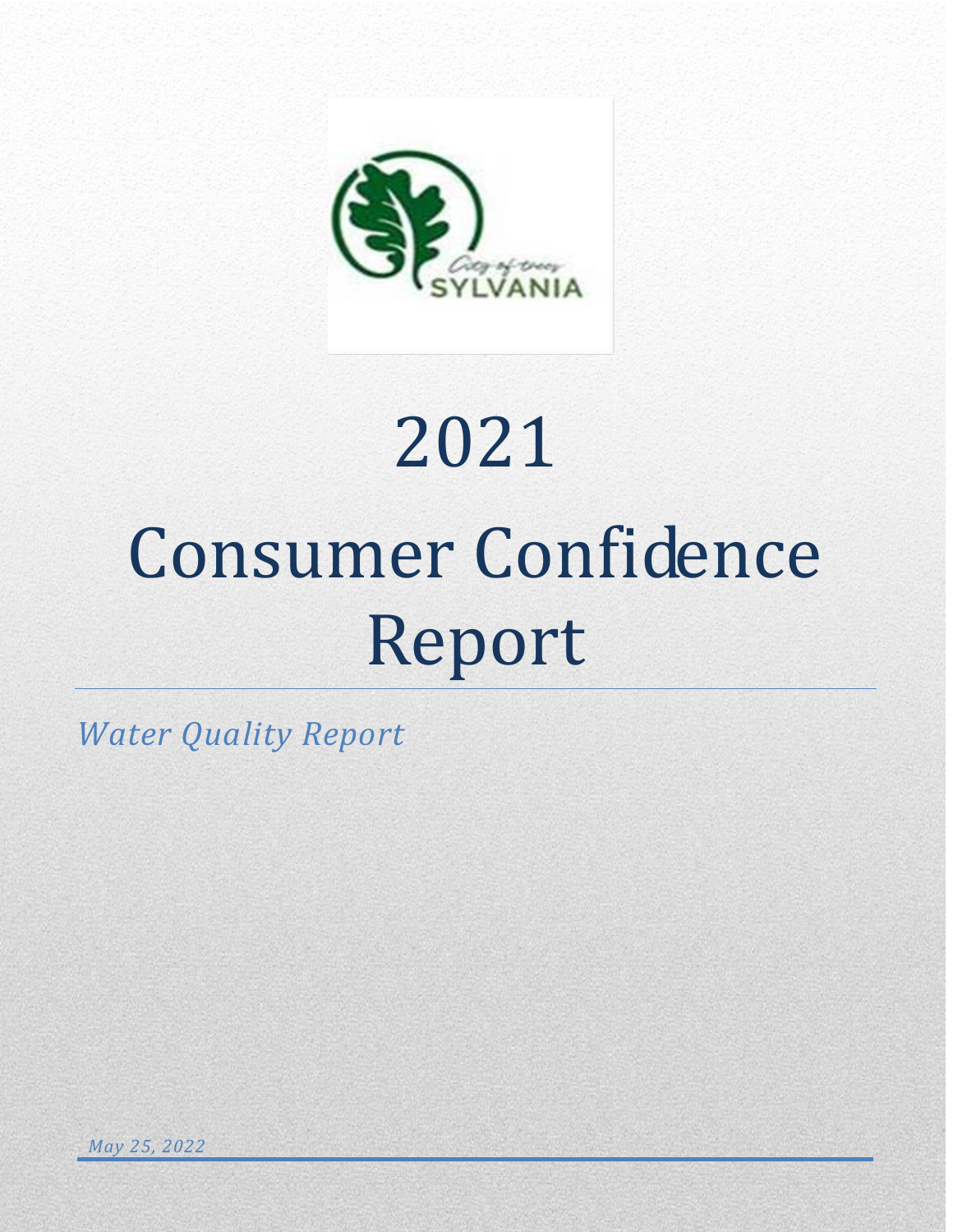# **City of Sylvania Water Department Drinking Water Consumer Confidence Report For 2021**

#### **Introduction**

The City of Sylvania Water Department has prepared the following report to provide information to you, the consumer, on the quality of our drinking water. Included within this report is general health information, water quality test results, how to participate in decisions concerning your drinking water and water system contacts.

#### **Source Water Information**

The City of Sylvania Water Department receives its drinking water from The City of Toledo Department of Public Utilities. Sylvania has multiple emergency connections with Toledo and with Lucas County in the event that our primary line is disrupted. Copies of the source water assessment report prepared for the City of Toledo Department of Public Utilities are available by calling 419-936-3021 or at toledo.oh.gov/services/public utilities/water-treatment/drinking-water-quality-information.

#### **Susceptibility Analysis**

For the purpose of source water assessments, all surface waters are considered to be susceptible to contamination. By their nature surface waters are open systems with no confining layer to impede contaminant or pathogen movement and have relatively short travel times from source to intake. The source water assessment for the Toledo Public Water System indicates that the source water is susceptible to potential future contamination. Based on the information compiled for this assessment, the Toledo Water System Critical Assessment Zone (CAZ) is susceptible to contamination from accidental spills or releases associated with commercial shipping and recreational boating, sediments from river dredging disposal operations, air contaminant deposition, point and nonpoint source discharges from industrial and agricultural operations along the shore and along streams that empty into the lake, contamination from oil & gas production and mining operations, natural process such as erosion, contaminated storm water runoff from urban areas, municipal sewage treatment systems and home sewage disposal system discharges, and combined sewer overflows (CSOs).

Lake Erie waters in the Source Water Assessment and Protection (SWAP) area generally flow from the Maumee River west to east along the shoreline and across the Toledo and Oregon intakes. The Detroit River also impacts flow throughout the western basin which sets up a southerly flow towards the Toledo and Oregon intakes. There is a flow of sediments from the Maumee River along the shoreline to the east.

There are surface and bottom currents to the east of the Toledo and Oregon intakes that are dependent on wind direction and intensity. The combination of direction, velocity, duration and open-water fetch of the wind determines the strength of the waves and the resulting currents (Herdendorf). The 15-mile stretch of shoreline west of Locust Point to the Maumee Bay is characterized by weak northwest drift due to the long easterly fetch and the corresponding shorter fetch for westerly winds (Herdendorf). Bottom currents should also be considered when wind conditions from the north, southwest and west may result in bottom currents from Locust Point towards the west. The surface and bottom currents in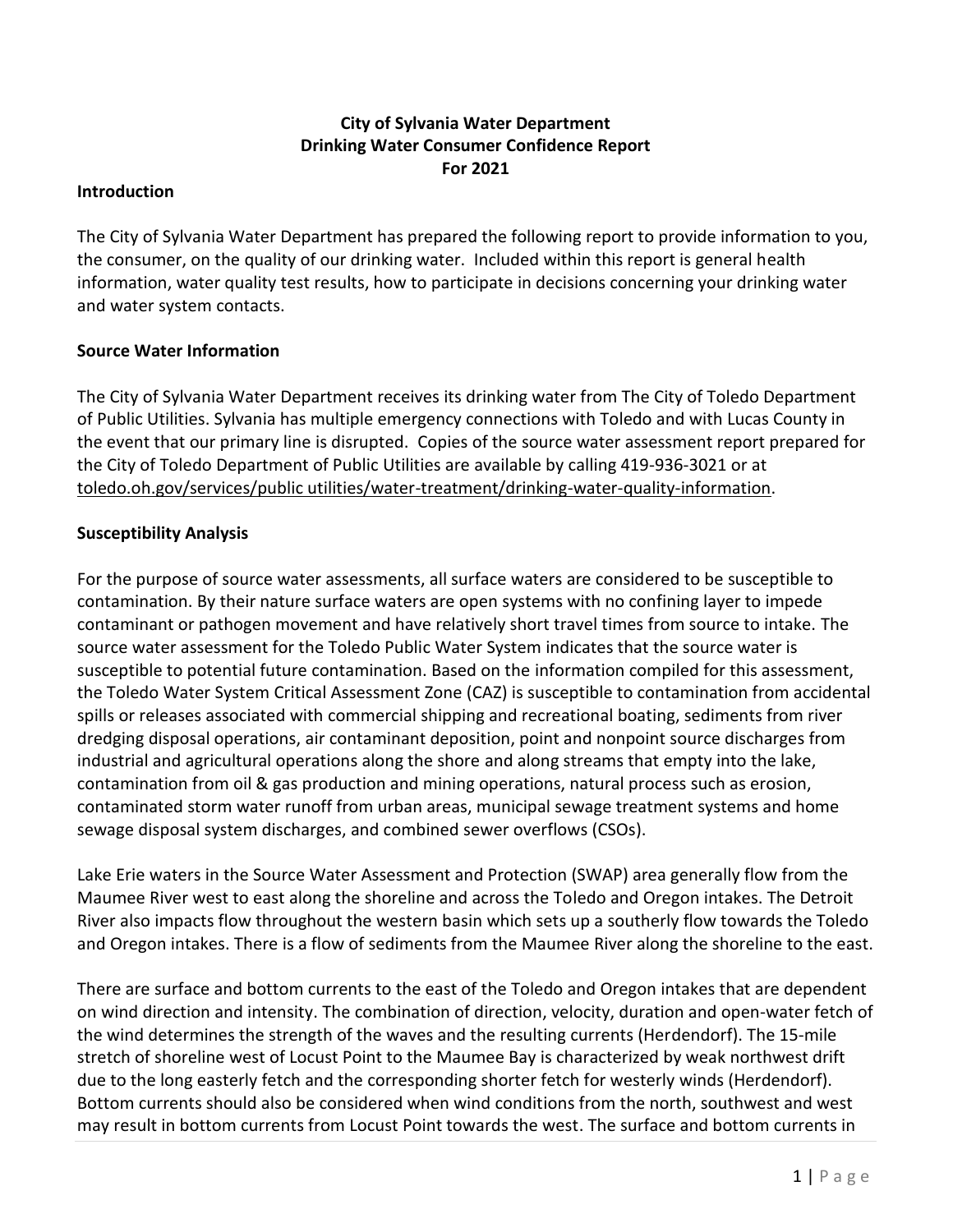the opposite direction from the flow of the Maumee River may be a consideration when evaluating potential pollutant sources to the east of the intake, particularly when there is low flow from the Maumee River and a moderate or strong east, northeast or southeast wind affecting surface current.

More than 72% of the Maumee Bay watershed is dedicated to row crops agriculture. Runoff containing eroded soils from agriculture land is a major concern of the Toledo and Oregon treatment plants. Even though the intakes are located to east of the Maumee River outfall, these intakes experience problems with turbidity that may be linked to erosion in the greater watershed area.

It is important to note that this assessment is based on available data and may not reflect current conditions in all cases. Water quality, land use and other activities that are potential sources of contamination may change with time.

Copies of the source water assessment report prepared for the City of Toledo Department of Public Utilities are available by calling 419-936-3021 or at toledo.oh.gov/services/public utilities/watertreatment/drinking-water-quality-information.

The City of Sylvania also has an Emergency connection with Lucas County. During 2021 we used 0 gallons from this connection. On average, this connection is used for approximately 1 day each year. This report does not contain information on the water quality received from the Lucas County, but a copy of their consumer confidence report can be obtained by contacting the City of Toledo

# **What are sources of contamination to drinking water?**

The sources of drinking water (both tap water and bottled water) include rivers, lakes, streams, ponds, reservoirs, springs, and wells. As water travels over the surface of the land or through the ground, it dissolves naturally-occurring minerals and, in some cases, radioactive material, and can pick up substances resulting from the presence of animals or from human activity.

Contaminants that may be present in source water include: (A) Microbial contaminants, such as viruses and bacteria, which may come from sewage treatment plants, septic systems, agricultural livestock operations and wildlife; (B) Inorganic contaminants, such as salts and metals, which can be naturallyoccurring or result from urban storm water runoff, industrial or domestic wastewater discharges, oil and gas production, mining, or farming; (C) Pesticides and herbicides, which may come from a variety of sources such as agriculture, urban storm water runoff, and residential uses; (D) Organic chemical contaminants, including synthetic and volatile organic chemicals, which are by-products of industrial processes and petroleum production, and can also come from gas stations, urban Strom water runoff, and septic systems; (E) Radioactive contaminants, which can be naturally-occurring or be the result of oil and gas production and mining activities.

In order to ensure that tap water is safe to drink, USEPA prescribes regulations which limit the amount of certain contaminants in water provided by public water systems. FDA regulations establish limits for contaminants in bottled water which must provide the same protection for public health.

Drinking water, including bottled water, may reasonably be expected to contain at least small amounts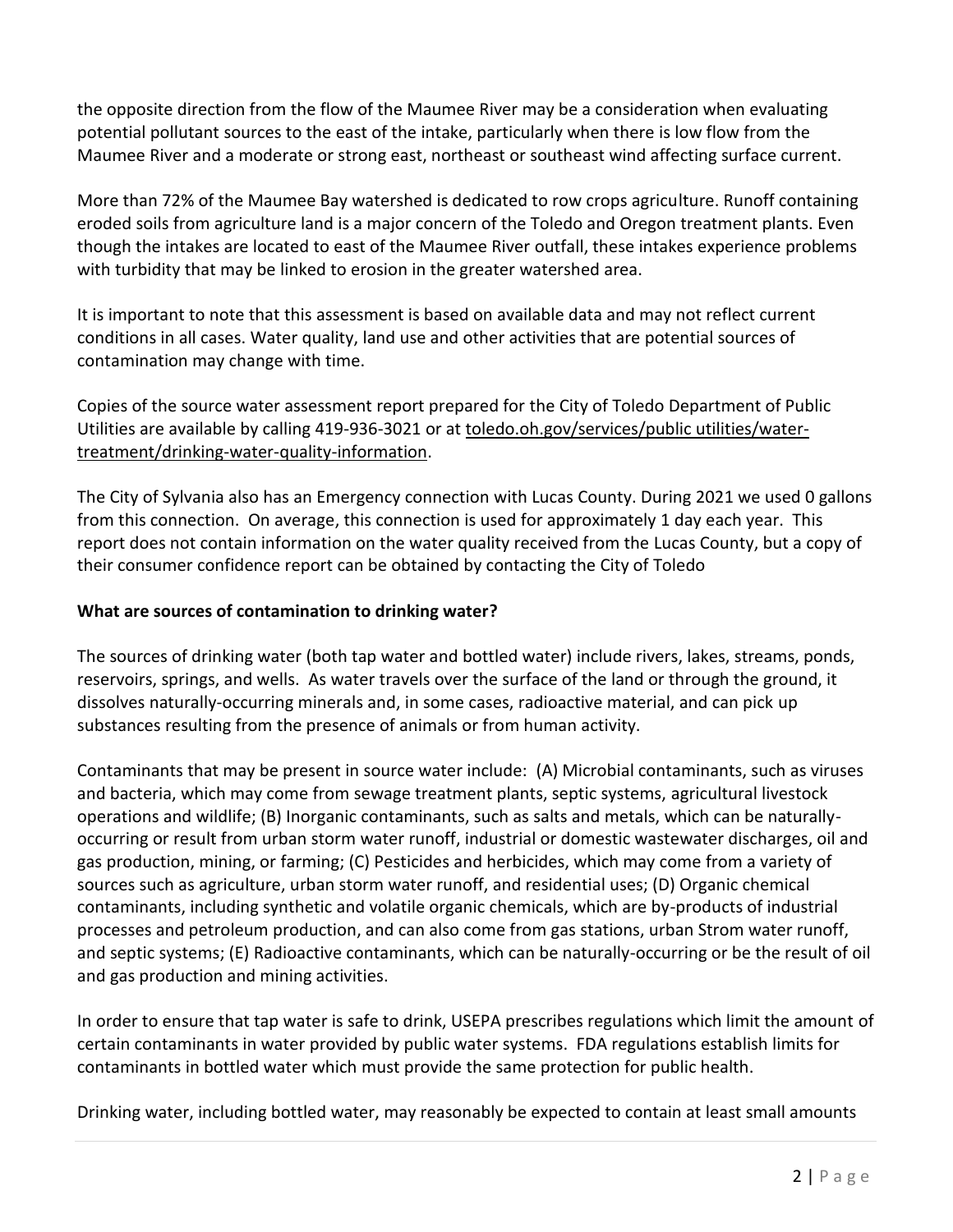of some contaminants. The presence of contaminants does not necessarily indicate that water poses a health risk. More information about contaminants and potential health effects can be obtained by calling the Federal Environmental Protection Agency's Safe Drinking Water Hotline (1-800-426-4791).

# **Who needs to take special precautions?**

Some people may be more vulnerable to contaminants in drinking water than the general population. Immuno-compromised persons, such as persons with cancer undergoing chemotherapy, persons who have undergone organ transplants, people with HIV/AIDS or other immune system disorders, some elderly, and infants can be particularly at risk from infection. These people should seek advice about drinking water from their health care providers. EPA/CDC guidelines on appropriate means to lessen the risk of infection by Cryptosporidium and other microbial contaminants are available from the Safe Drinking Water Hotline (1-800-426-4791).

# **About your drinking water**

The EPA requires regular sampling to ensure drinking water safety. The City of Sylvania Water Department conducted sampling for bacteria, inorganic, and volatile organics during 2021. Samples were collected for a total of 10 different contaminants most of which were not detected in the City of Sylvania water supply. The Ohio EPA requires us to monitor for some contaminants less than once per year because the concentrations of these contaminants do not change frequently. Some of our data, though accurate, are more than one year old.

## **Monitoring & Reporting Violations & Enforcement Actions**

## **Monitoring**

Sylvania tests the water for chlorine at 2 locations daily. We are required to collect 25 Total Coliform samples and 25 Total Chlorine samples each month. Sylvania tested for Disinfection byproducts at four locations every 3 months. We collected samples for copper and lead testing at 60 locations.

## **Violations**

We are required to monitor your drinking water for specific contaminants on a regular basis. Results of regular monitoring are an indicator of whether or not your drinking water meets health standards. Sylvania had no violations in 2021.

## **Table of Detected Contaminants**

Listed below is information on those contaminants that were found in the City of Sylvania drinking water. The EPA requires regular sampling to ensure drinking water safety. Samples were collected for dozens of different contaminants, most of which were not detected in Toledo's water supply. Those that were detected are in the tables below. The Ohio EPA requires monitoring for some contaminants less than once per year because the concentration of contaminants do not frequently change. This means that the most recent result(s) might be from a year prior to the current report (e.g.' triennial monitoring)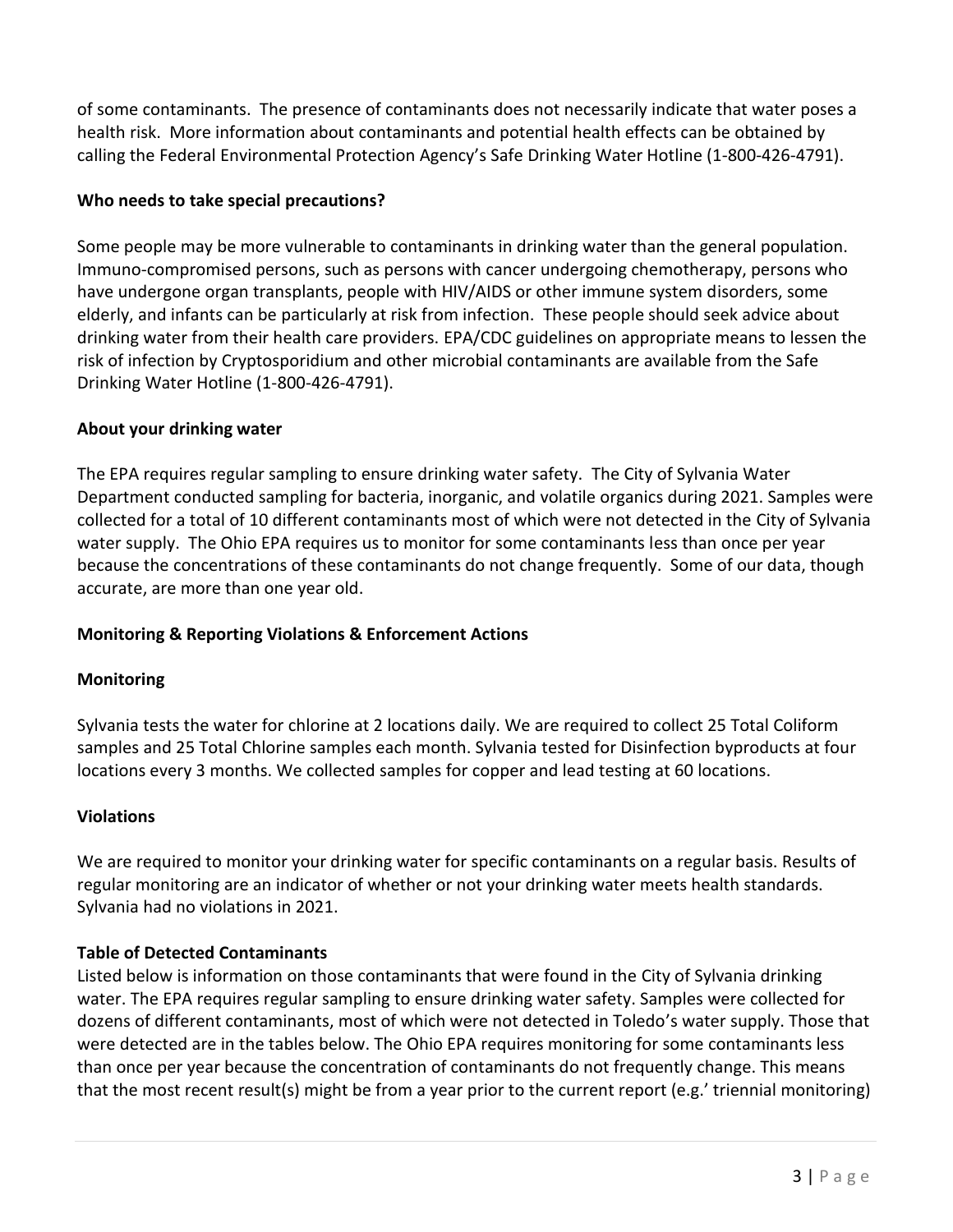#### **TABLE OF DETECTED CONTAMINANTS**

| <b>Contaminants</b><br>(Units)       | <b>MCLG</b> | <b>MCL</b>          | Level<br><b>Found</b> | <b>Range of</b><br><b>Detections</b> | <b>Violation</b> | <b>Sample</b><br>Year | <b>Typical Source of</b><br><b>Contaminants</b>                                    |  |
|--------------------------------------|-------------|---------------------|-----------------------|--------------------------------------|------------------|-----------------------|------------------------------------------------------------------------------------|--|
| <b>Inorganic Contaminants</b>        |             |                     |                       |                                      |                  |                       |                                                                                    |  |
| Chlorite (ppm)                       | 0.8         | 1.0                 | $0.18$ ppm            | $< 0.10 - 0.19$                      | no               | 2021                  | Byproduct of water<br>disinfection                                                 |  |
| Fluoride (ppm)                       | 4           | 4                   | $1.12$ ppm            | $1.04 - 1.19$                        | no               | 2021                  | Water additive to<br>promote strong teeth                                          |  |
| Turbidity (ntu)                      | none        | TT                  | 0.11                  | $0.04 - 0.22$                        | no               | 2021                  | Soil runoff, suspended<br>matter in lake water                                     |  |
| <b>TOC</b>                           | none        | <b>TT</b>           | 2.07                  | $1.87 - 2.63$                        | no               | 2021                  | Naturally present in the<br>environment                                            |  |
| Nitrate (ppm)                        | 10          | 10                  | 2.88                  | $< 0.2 - 2.88$                       | no               | 2021                  | Fertilizer runoff, septic<br>tank leaching, sewage,<br>erosion of natural deposits |  |
|                                      |             |                     |                       |                                      |                  |                       |                                                                                    |  |
| <b>Volatile Organic Contaminants</b> |             |                     |                       |                                      |                  |                       |                                                                                    |  |
| TTHM (ppm)                           | 0 ppm       | 80 ppb              | 55.6 ppb              | $21.6 - 109.0$<br>ppb                | no               | 2021                  | <b>Byproduct of drinking</b><br>water disinfection                                 |  |
| HAA5 (ppm)                           | none        | 60 ppb              | 14.2 ppb              | 1.0 -18.2 ppb                        | no               | 2021                  | <b>Byproduct of drinking</b><br>water disinfection                                 |  |
| <b>Residual Disinfectants</b>        |             |                     |                       |                                      |                  |                       |                                                                                    |  |
| <b>Total Chlorine</b><br>(ppm)       | 4 ppm       | 4 ppm               |                       | 1.07 ppm $\vert$ .99 -1.09 ppm       | no               | 2021                  | Additive used to<br>control microbes                                               |  |
| <b>Chlorine Dioxide</b><br>(ppm)     |             | $0.8$ ppm $0.8$ ppm |                       | 0.3 ppm $\vert$ < 0.02-0.2 ppm       | no               | 2021                  | Additive used to<br>control microbes                                               |  |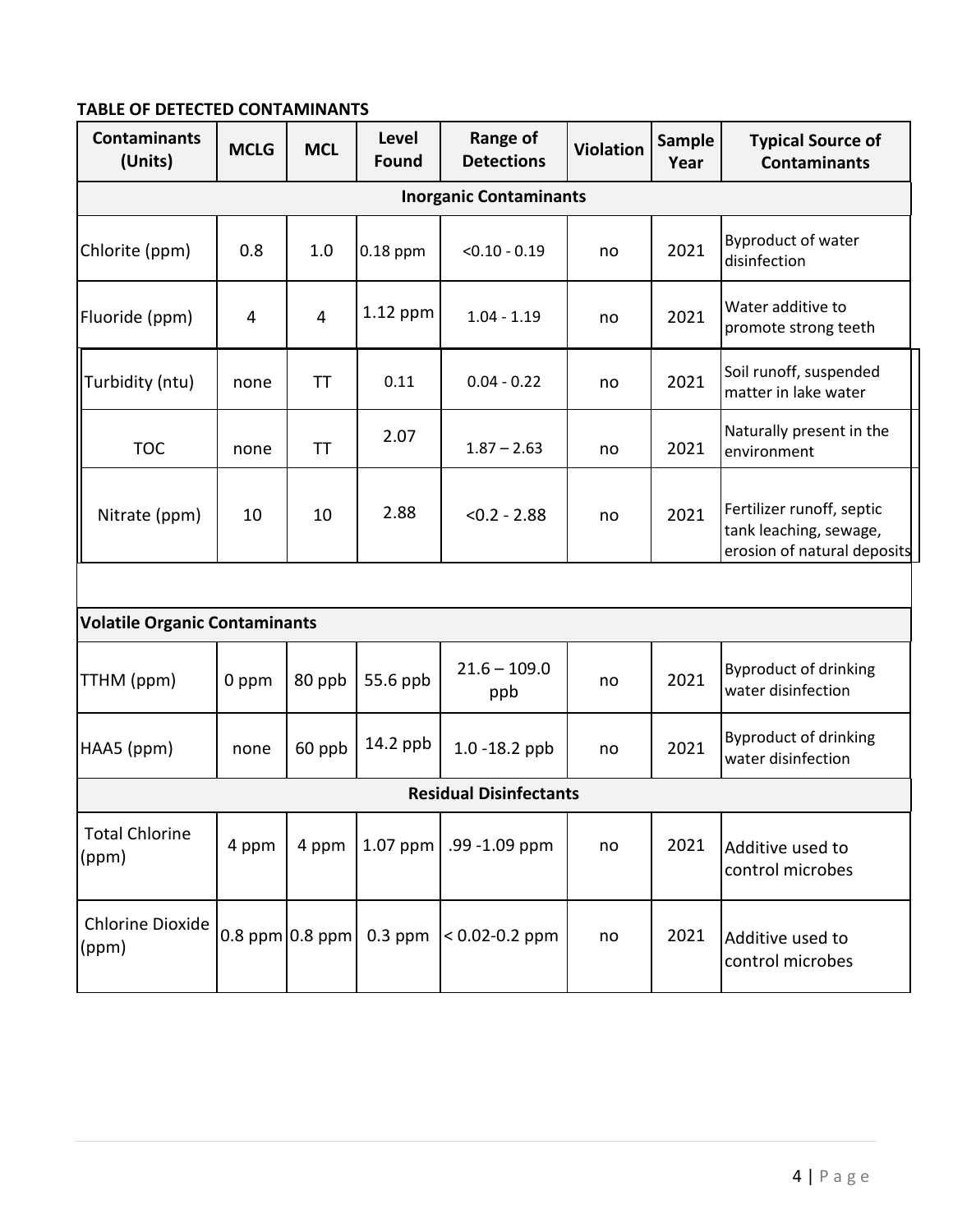| <b>Lead and Copper</b>         |                                                                                                       |                                          |                                         |                  |                 |                                                                                                                 |  |  |
|--------------------------------|-------------------------------------------------------------------------------------------------------|------------------------------------------|-----------------------------------------|------------------|-----------------|-----------------------------------------------------------------------------------------------------------------|--|--|
|                                |                                                                                                       |                                          |                                         |                  |                 |                                                                                                                 |  |  |
| <b>Contaminants</b><br>(units) | <b>Action</b><br>Level<br>(AL)                                                                        | <b>Individual Results</b><br>over the AL | 90% of test<br>levels were less<br>than | <b>Violation</b> | Year<br>Sampled | <b>Typical source of</b><br><b>Contaminants</b>                                                                 |  |  |
| Lead (ppb)                     | 15 ppb                                                                                                | 19                                       | 0.0000                                  | no               | 2021            | Corrosion of household<br>plumbing systems, erosion of<br>natural deposits                                      |  |  |
|                                | 1 out of 60 samples were found to have lead levels in excess of the lead action level of 15 ppb.      |                                          |                                         |                  |                 |                                                                                                                 |  |  |
| Copper (ppm)                   | 1.35<br>ppm                                                                                           | 0                                        | 0.02                                    | no               | 2021            | Corrosion of household<br>plumbing systems, erosion of<br>natural deposits, leaching<br>from wood preservatives |  |  |
|                                | 0 out of 60 samples were found to have copper levels in excess of the copper action level of 1.3 ppm. |                                          |                                         |                  |                 |                                                                                                                 |  |  |

## **Unregulated Contaminants**

| <b>Contaminants</b><br>(Units) | <b>MCLG</b> | <b>MCL</b> | Level<br><b>Found</b> | Range of<br><b>Detections</b> | Violation | <b>Sample</b><br>Year |  |
|--------------------------------|-------------|------------|-----------------------|-------------------------------|-----------|-----------------------|--|
| Sodium (ppm)                   | na          | na         | 15.96<br>ppm          | $10.76 -$<br>26.35 ppm        | no        | 2021                  |  |

#### **Sodium**

This information is provided for those concerned with sodium in their diet; 22.8 ppm of sodium equates to 5.4 milligrams of sodium per 8-ounce glass of water.

#### **PFAS**

In 2020, Toledo's PWS was sampled as part of the State of Ohio's Drinking Water Per- and Polyfluoroalkyl Substances (PFAS) Sampling Initiative. Six PFAS compounds were sampled, and none were detected in the finished drinking water. For more information about PFAS, please visit pfas.ohio.gov.

## **Turbidity**

Turbidity is a measure of the cloudiness of water. It is monitored daily because it is a good indication of the effectiveness of the filtration system. The turbidity limit set by the EPA states that all samples must be below 1 NTU and that 95% of the daily samples must be lower than 0.3 NTU. In 2020, 100% of Toledo's samples were below 0.3 NTU.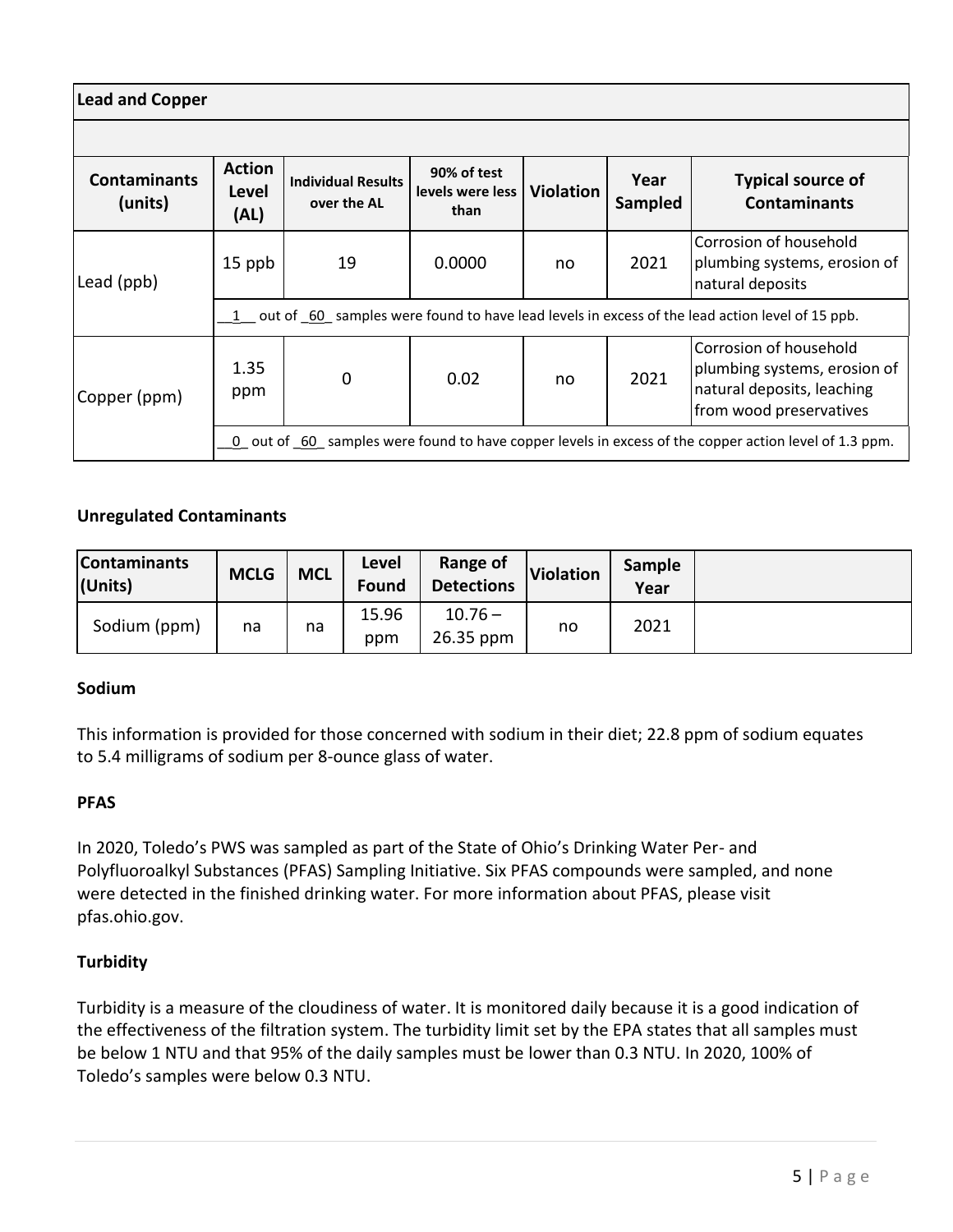#### **Lead Educational Information**

The lead threshold level is 0.015 milligrams per liter (ppm) concentration of lead in an individual tap water sample. If present, elevated levels of lead can cause serious health problems, especially for pregnant women and young children. Lead in drinking water is primarily from materials and components associated with service lines and home plumbing. The City of Sylvania is responsible for providing high quality drinking water, but cannot control the variety of materials used in plumbing components. When your water has been sitting for several hours, you can minimize the potential for lead exposure by flushing your tap for 30 seconds to 2 minutes before using water for drinking or cooking. If you are concerned about lead in your water, you may wish to have your water tested. A list of laboratories certified in the State of Ohio to test for lead may be found at [http://www.epa.ohio.gov/ddagw or by calling 614-644-2752.](http://www.epa.ohio.gov/ddagw%20or%20by%20calling%20614-644-2752) Information on lead in drinking water, testing methods, and steps you can take to minimize exposure is available from Safe Drinking Water Hotline at 800-426-4791or at [http://www.epa.gov/safewater/lead.](http://www.epa.gov/safewater/lead)

#### **Cryptosporidium Information.**

The City of Toledo Department Water Department has completed the second round of source water monitoring required by the Long Term 2 Enhanced Surface Water Treatment Rule. Forty-eight samples were collected and tested for Giardia and Cryptosporidium. Only one cell of Cryptosporidium was detected during the testing period from April 2015 to March 2019. In 2005, 21 samples were taken from Toledo's raw water supply. Cryptosporidium was not detected in any of these samples. Cryptosporidium is a microbial pathogen found in surface water throughout the U.S. Although filtration removes cryptosporidium, the most commonly used filtration methods cannot guarantee 100 percent removal. Monitoring of source water indicates the presence of these organisms. Current test methods do not enable us to determine if the organisms are dead or if they are capable of causing disease. Symptoms of infection include nausea, diarrhea, and abdominal cramps. Most healthy individuals can overcome the disease. However, immuno-compromised people are at greater risk of developing a life-threatening illness. We encourage immuno-compromised individuals to consult their doctor regarding appropriate precautions to avoid infection. Cryptosporidium must be ingested to cause disease, and it may be spread through means other than drinking water.

## **Revised Total Coliform Rule (RTCR) Information**

All water systems were required to begin compliance with a new rule, the Revised Total Coliform Rule, on April 1, 2016. The new rule maintains the purpose to protect public health by ensuring the integrity of the drinking water distribution system and monitoring for the presence of total coliform bacteria, which includes E. coli bacteria. The U.S. EPA anticipates greater public health protection under the new rule, as it requires water systems that are vulnerable to microbial contamination to identify and fix problems. As a result, under the new rule there is no longer a maximum contaminant level violation for multiple total coliform detections. Instead, the new rule requires water systems that exceed a specified frequency of total coliform occurrences to conduct an assessment to determine if any significant deficiencies exist. If found, these must be corrected by the PWS. The City of Sylvania Water Department did not have E. coli positive samples in 2021.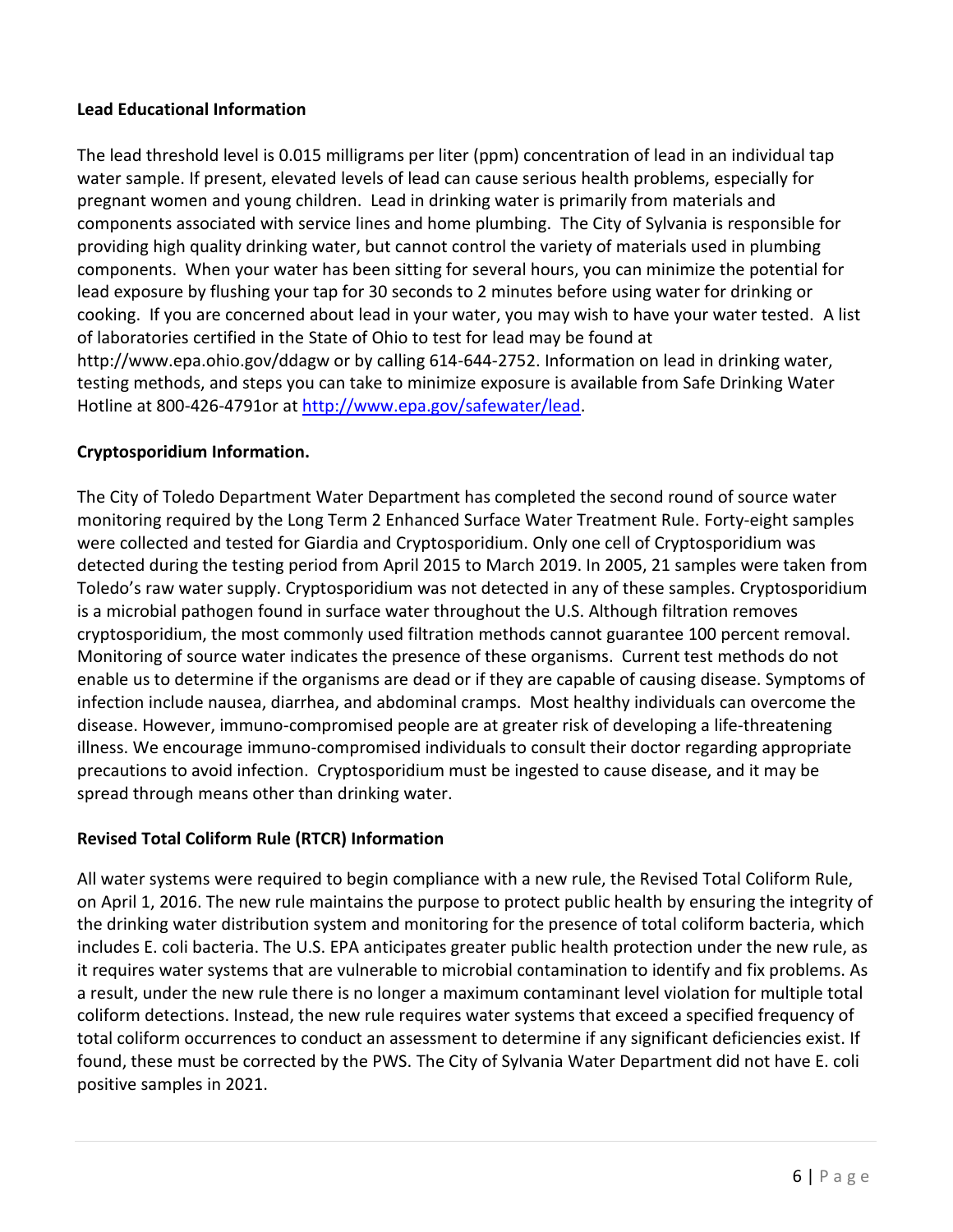#### **License to Operate (LTO) Status Information**

In 2021 we had an unconditioned license to operate our water system.

#### **Public Participation and Contact Information**

#### **How do I participate in decisions concerning my drinking water?**

Public participation and comments are encouraged at the regular meeting of City Council which meets on the first and third Monday of the month at 7:30 in the Municipal Building, Council Chambers 6635 Maplewood Ave, Sylvania, Ohio.

While the Water Department does not hold regular meetings, if the need for one arises you will be notified on your water bill. For more information on your drinking water contact the City of Sylvania Utility Billing Office 419-885-8950 or the Operator of Record Shawn Turner 419-885- 8959.

#### **Definitions of some terms contained within this report.**

- Maximum Contaminant Level Goal (MCLG): The level of a contaminant in drinking water below which there is no known or expected risk to health. MCLGs allow for a margin of safety.
- Maximum Contaminant level (MCL): The highest level of contaminant that is allowed in drinking water. MCLs are set as close to the MCLGs as feasible using the best available treatment technology.
- Maximum Residual Disinfectant Level (MRDL): The highest level of a disinfectant allowed in drinking water. There is convincing evidence that addition of a disinfectant is necessary for control of microbial contaminants.
- Maximum Residual Disinfectant Level Goal (MRDLG): The level of drinking water disinfectant below which there is no known or expected risk to health. MRDLGs do not reflect the benefits of the use of disinfectants to control microbial contaminants.
- Action Level (AL): The concentration of a contaminant which, if exceeded, triggers treatment or other requirements which a water system must follow.
- Threshold level: The lead threshold level is exceeded at 0.015 milligrams per liter concentration of lead in an individual tap water sample.
- Total Organic Carbon (TOC): The value reported under "Level Found" for TOC is the running annual average ratio between the percentage TOC actually removed to the percentage of TOC required to be removed. A value of greater than one (1.0) indicates that the water system is compliant with the TOC removal requirements. A value of less than one indicates a violation of the TOC.